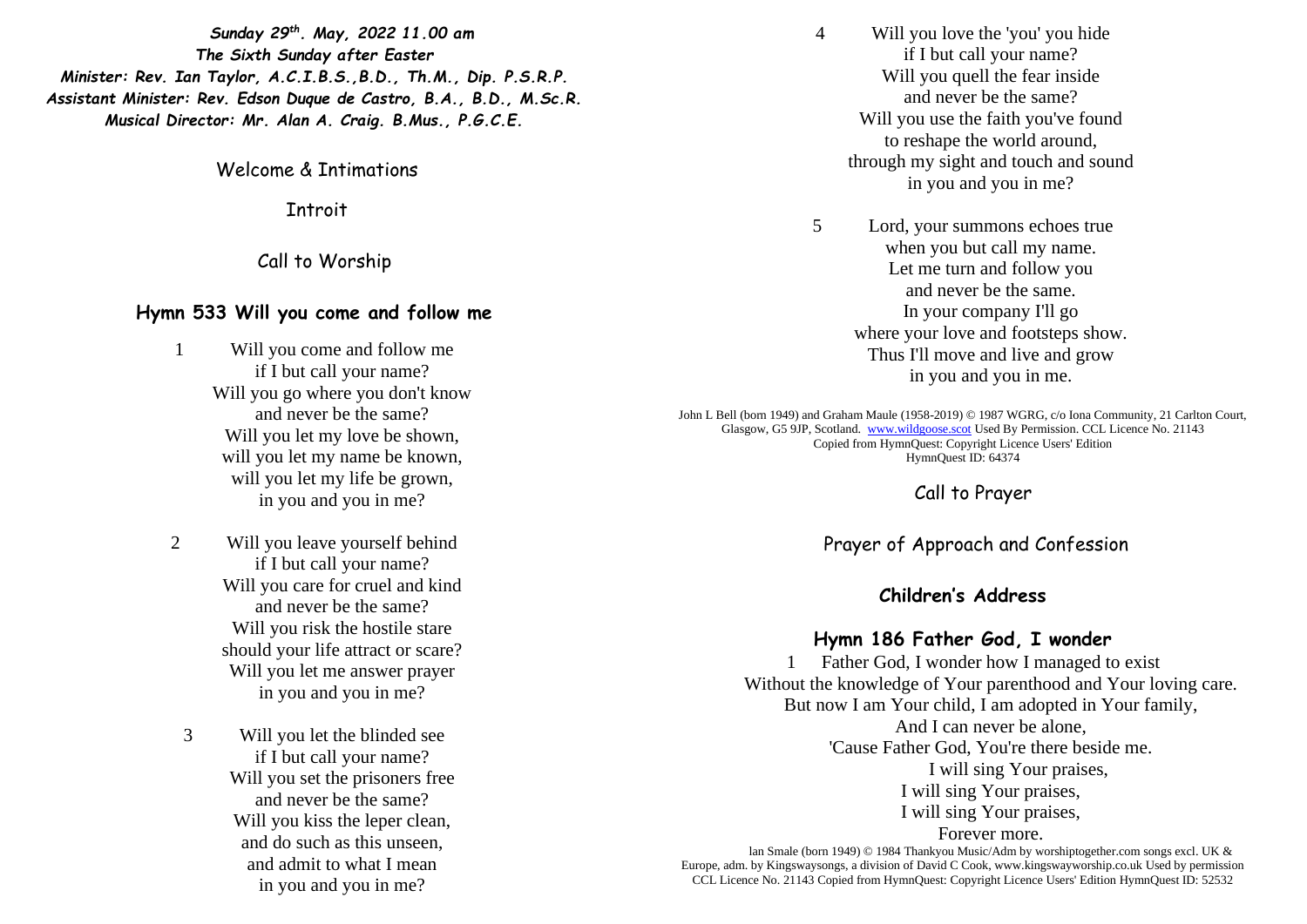6 Safe in the shadow of the Lord, possessed by love divine, I trust in him, I trust in him, and meet his love with mine.

Timothy Dudley-Smith (born 1926) from *Psalm 91* © administered by Oxford University Press in Europe (including UK and Ireland) and Africa, and by Hope Publishing Company in all other territories (including USA) Used By Permission. CCL Licence No. 21143 Copied from HymnQuest: Copyright Licence Users' Edition HymnQuest ID: 60525

St. John 17:202-6

Anthem

Sermon

The Offering (& Sung Doxology: Hymn 807)

Prayer of Intercession & The Lord's Prayer

**Our Father which art in heaven, Hallowed be thy Name. Thy Kingdom come. Thy will be done in earth, as it is in heaven. Give us this day our daily bread. And forgive us our debts, as we forgive our debtors. And lead us not into temptation, but deliver us from evil: For thine is the Kingdom, and the power, and the glory, for ever. Amen.**

**Hymn 644 O Jesus, I have promised**

Acts 16:16-34

### **Hymn 55 Safe in the shadow of the Lord (Psalm 91)**

1 Safe in the shadow of the Lord beneath his hand and power, I trust in him, I trust in him, my fortress and my tower.

2 My hope is set on God alone though Satan spreads his snare; I trust in him, I trust in him, to keep me in his care.

3 From fears and phantoms of the night, from foes about my way, I trust in him, I trust in him, by darkness as by day.

4 His holy angels keep my feet secure from every stone; I trust in him, I trust in him, and unafraid go on.

5 Strong in the everlasting Name, and in my Father's care, I trust in him, I trust in him, who hears and answers prayer.